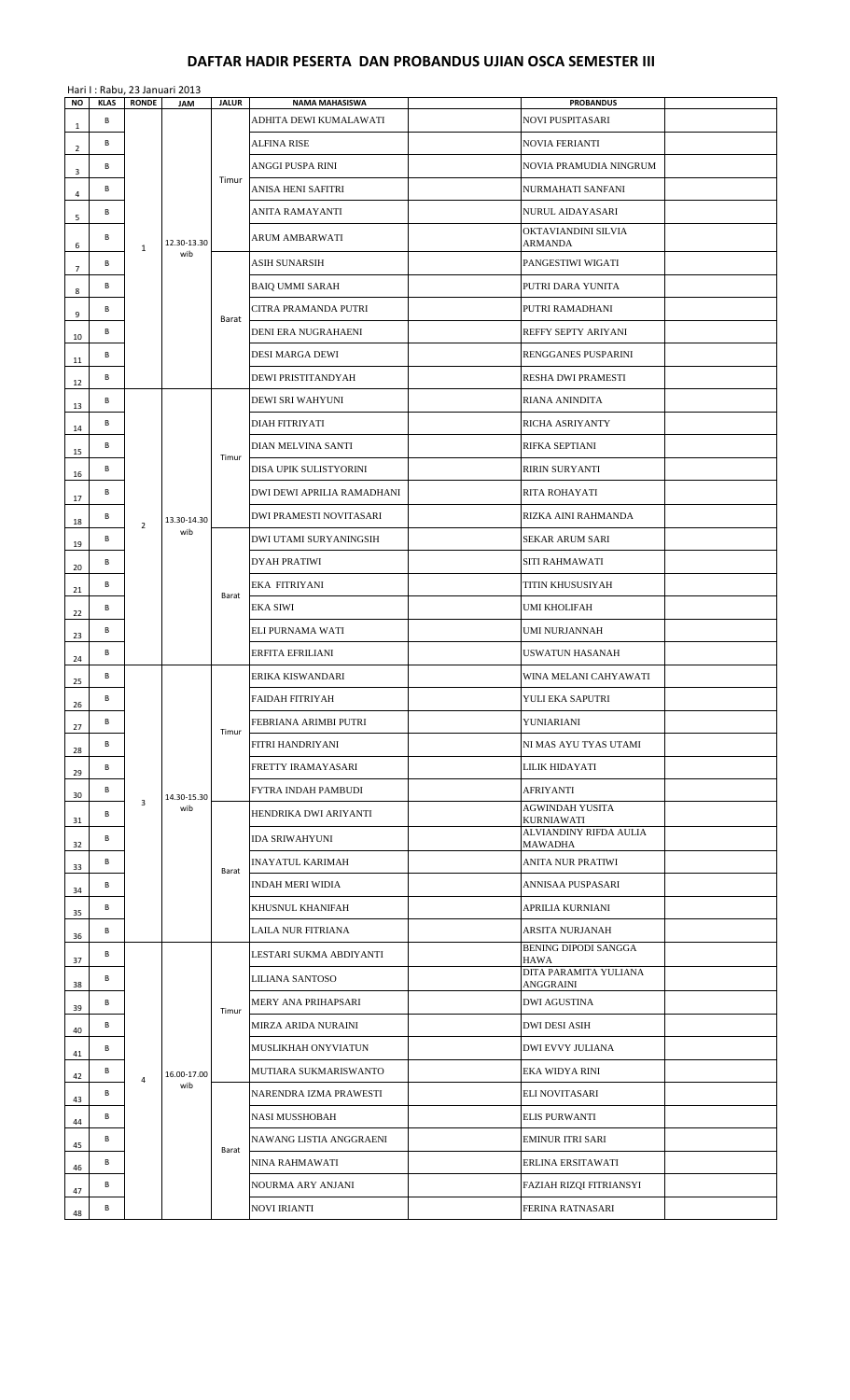| NO             | <b>KLAS</b>  | <b>RONDE</b>   | 11011 11. JUIN 0t, 29 JUNUAN 2019<br><b>JAM</b> | <b>JALUR</b> | <b>NAMA MAHASISWA</b>                              | <b>PROBANDUS</b>                    |  |
|----------------|--------------|----------------|-------------------------------------------------|--------------|----------------------------------------------------|-------------------------------------|--|
| $\mathbf{1}$   | B            |                |                                                 |              | <b>NOVI PUSPITASARI</b>                            | TYAN FERDIANA HIKMAH                |  |
| $\overline{2}$ | B            |                |                                                 |              | <b>NOVIA FERIANTI</b>                              | <b>ULVILIA PUSPA</b>                |  |
| 3              | В            |                |                                                 | Timur        | NOVIA PRAMUDIA NINGRUM                             | UMROTUL HAFIDHOH<br>HADININGRUM     |  |
| 4              | В            |                |                                                 |              | NURMAHATI SANFANI                                  | WIBI DESY WULANDARI                 |  |
| 5              | В            |                | $07.30 -$                                       |              | NURUL AIDAYASARI                                   | WIDYASTUTI KURNIAWATI               |  |
| 6              | В            | $\mathbf{1}$   | 08.20 wib                                       |              | OKTAVIANDINI SILVIA<br>ARMANDA                     | <b>WINDA FEBRIANI</b>               |  |
| 7              | В            |                |                                                 |              | PANGESTIWI WIGATI                                  | YUNI NORMA ARUMIKA                  |  |
| 8              | В            |                |                                                 |              | Barat PUTRI DARA YUNITA                            | ALIFA DONA UTAMI                    |  |
| 9              | В            |                |                                                 |              | PUTRI RAMADHANI                                    | ANGGI NUR BAYANTI                   |  |
| 10             | В            |                |                                                 |              | REFFY SEPTY ARIYANI                                | ANI ROHMAWATI                       |  |
| 11             | В            |                |                                                 |              | <b>RENGGANES PUSPARINI</b>                         | ARNINDA DEWI PRATIDINA              |  |
| 12             | В            |                |                                                 |              | RESHA DWI PRAMESTI                                 | ASTI RATNANINGRUM                   |  |
| 13             | В            |                |                                                 |              | Timur RIANA ANINDITA                               | <b>ASTRIA MEIFITA</b>               |  |
| 14             | В            |                |                                                 |              | RICHA ASRIYANTY                                    | <b>BAIQ ZULVITA RAHAYU</b>          |  |
| 15             | В            |                | 08.30-                                          |              | RIFKA SEPTIANI                                     | CAHYANINGRUM FIRDAUSY               |  |
| 16             | В            | $\overline{2}$ | 09.20 wib                                       |              | <b>RIRIN SURYANTI</b>                              | CINDI LISDIANA LARASATI             |  |
| 17             | В            |                |                                                 |              | <b>RITA ROHAYATI</b>                               | DESTI NASTITI NUR                   |  |
| 18             | В            |                |                                                 |              | Barat RIZKA AINI RAHMANDA                          | ANDAYANI<br>DESTIARA HESRIANTICA    |  |
| 19             | В            |                |                                                 |              | SEKAR ARUM SARI                                    | ZAENURROHMAH<br>DESY PERMATASARI    |  |
| 20             | В            |                |                                                 |              | SITI RAHMAWATI                                     | DEWI SULISTIAN NINGSIH              |  |
| 21             | В            |                | 09.30-<br>10.20 wib                             | Timur        | <b>TITIN KHUSUSIYAH</b>                            | DIAH WIJAYANTI                      |  |
| 22             | В            |                |                                                 |              | UMI KHOLIFAH                                       | DIAN NOVIANTARI                     |  |
| 23             | В            |                |                                                 |              | <b>UMI NURJANNAH</b>                               | DIAN RACHMA FITRI                   |  |
| 24             | В            |                |                                                 |              | USWATUN HASANAH                                    | <b>DIANA RYANSI</b>                 |  |
| 25             | B            |                |                                                 |              | WINA MELANI CAHYAWATI                              | DIEN ANISA LISTYO                   |  |
| 26             | B            | 3              |                                                 |              | YULI EKA SAPUTRI                                   | PRAMESTI<br>EKA SURYA SULISTRIANY   |  |
| 27             | В            |                |                                                 |              | YUNIARIANI                                         | DJABA<br>EMI RIZKI ARIANI           |  |
| 28             | C            |                |                                                 |              | Barat   NI MAS AYU TYAS UTAMI                      | ERITA EKA FEBRIANI                  |  |
| 29             | C            |                |                                                 |              | LILIK HIDAYATI                                     | FIFIN TRIANA ENITA                  |  |
| 30             | C            |                |                                                 |              |                                                    | SETYANINGSIH<br><b>FITRI ASTUTI</b> |  |
|                | $\mathsf{C}$ |                |                                                 |              | AFRIYANTI<br>AGWINDAH YUSITA                       |                                     |  |
| 31             |              |                |                                                 |              | KURNIAWATI<br>ALVIANDINY RIFDA AULIA               | FITRI HERLINA ASTUTI                |  |
| 32             | C            |                |                                                 |              | MAWADHA                                            | HANAN AMALIA SANTOSA                |  |
| 33             | C            |                |                                                 |              | Timur ANITA NUR PRATIWI                            | HEIDY PUTRI WIJAYANTI               |  |
| 34             | C            |                |                                                 |              | ANNISAA PUSPASARI                                  | IRA RAHMI HAYATI                    |  |
| 35             | C            | 4              | 10.30-<br>11.20 wib                             |              | APRILIA KURNIANI                                   | KHABATUL ARIFYAH                    |  |
| 36             | C            |                |                                                 |              | ARSITA NURJANAH                                    | KHAIRUNNISA                         |  |
| 37             | C            |                |                                                 | Barat        | BENING DIPODI SANGGA HAWA<br>DITA PARAMITA YULIANA | KHASANATUN DAMARASIH                |  |
| 38             | C            |                |                                                 |              | ANGGRAINI                                          | KUNI MAHMUDAH                       |  |
| 39             | C            |                |                                                 |              | DWI AGUSTINA                                       | MELIANA BULITA RAHANI               |  |
| 40             | C            |                |                                                 |              | <b>DWI DESI ASIH</b>                               | MERIZA MEGA KARTIKA                 |  |
| 41             | C            |                |                                                 |              | DWI EVVY JULIANA                                   | MONICA ARUM MAWARNI                 |  |
| 42             | C            |                |                                                 |              | EKA WIDYA RINI                                     | NANING SUSIANI                      |  |
| 43             | C            | 5              | 11.30-<br>12.20 wib                             |              | Timur ELI NOVITASARI                               | NIDIA PUSPITASARI                   |  |
| 44             | C            |                |                                                 |              | <b>ELIS PURWANTI</b>                               | <b>NISA SUSANTI</b>                 |  |
| 45             | C            |                |                                                 |              | <b>EMINUR ITRI SARI</b>                            | NOVIA ANGGREANI                     |  |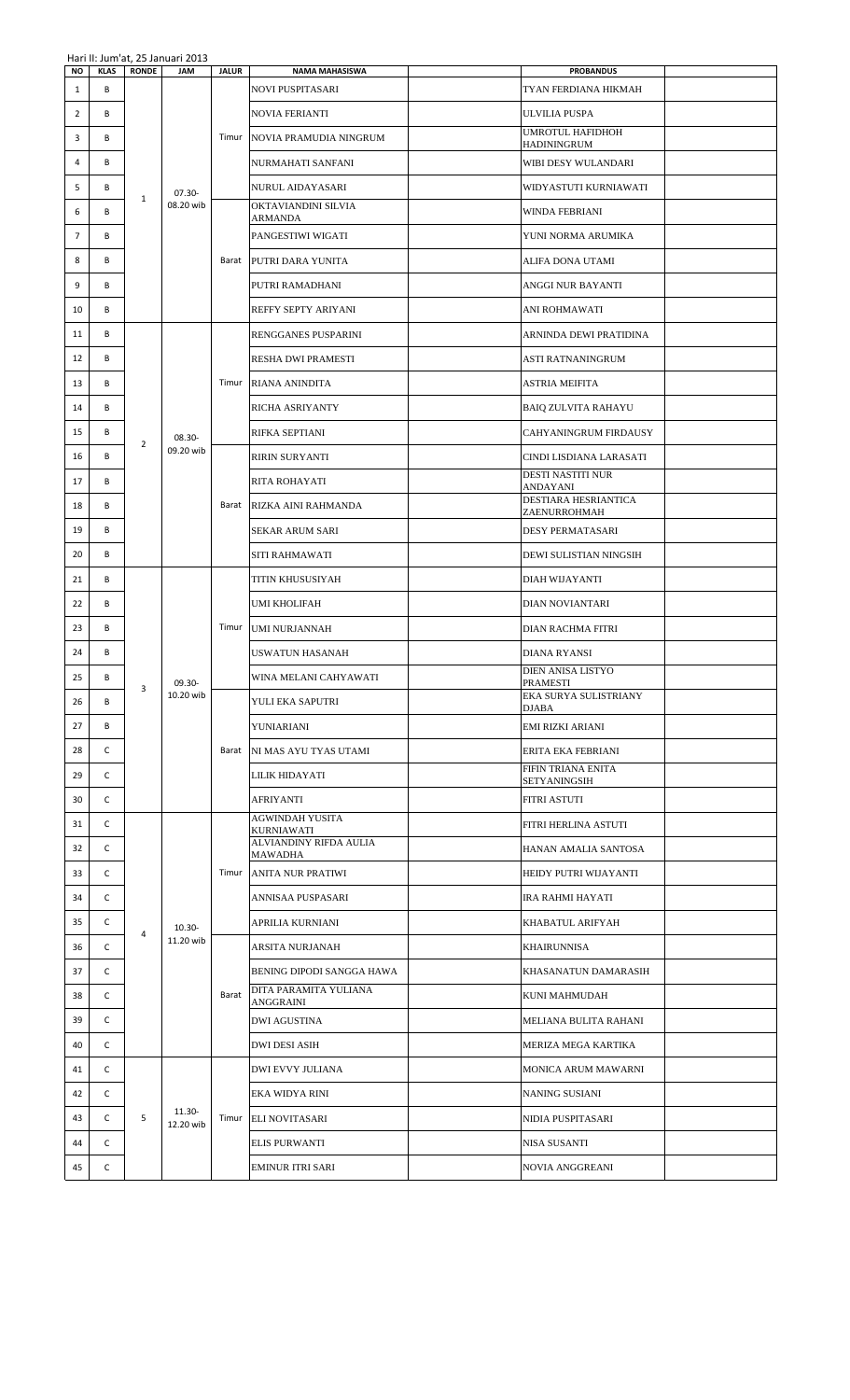| 46       | с      |                |                     |       | ERLINA ERSITAWATI                         | NUR SOLEKHAH HARTONO                        |  |
|----------|--------|----------------|---------------------|-------|-------------------------------------------|---------------------------------------------|--|
| 47       | С      |                |                     |       | <b>FAZIAH RIZOI FITRIANSYI</b>            | <b>NUR'AENI KARTINI</b>                     |  |
| 48       | C      | 5              | 11.30-<br>12.20 wib |       | Barat FERINA RATNASARI                    | <b>ISTIQOMAH</b><br>NURUL AYU NIKEN PRATIWI |  |
| 49       | c      |                |                     |       | <b>GALANT ARMELISA</b>                    | OKTAVIA HARYANTI                            |  |
| 50       | С      |                |                     |       | HERLAMBANG<br>HAGNI SINTA RIBAWANI        | OKY ARDANI NUR ALAMSYAH                     |  |
| 51       | С      |                |                     |       | ISNAINI NUR INTANSARI                     | PROPINTA PUTRI KUSUMA                       |  |
| 52       | c      |                |                     |       | KURNIA INTAN FITRIANA                     | RAHMANIA KHOIRUNNISA                        |  |
| 53       | C      |                |                     |       | LAFRANI DYAH KURNIAWATI                   | <b>RATIH KURNIAWATI</b>                     |  |
| 54       | С      |                |                     | Timur |                                           | <b>REKINA ENDI</b>                          |  |
|          |        |                |                     |       | LARASATI DYAH MULATSIH                    | <b>FIRMANINGRUM</b>                         |  |
| 55       | с      |                |                     |       | LAYLA NAYLATIL YUSRO                      | RENDHI SUSIANA FEBRIYANTI                   |  |
| 56<br>57 | c<br>C | 6              | 13.00-<br>14.00 wib |       | LENI DEWI UTAMI<br>LIDYA SUSFIBRIANI      | RESTI NUR AMALIA<br>RISA USWATUN KHASANAH   |  |
| 58       | C      |                |                     |       | LISA LESTARI                              | <b>RISTA WAHYU</b><br><b>HERYANINGTYAS</b>  |  |
| 59       | C      |                |                     |       | LOLLA AULIA GIOFANNI                      | <b>RITA LISTRIAWULAN</b>                    |  |
| 60       | C      |                |                     | Barat | LOVIANITA DANI ARIANDA                    | RIZKA DEVITA FIRMALANI                      |  |
| 61       | c      |                |                     |       | LOY ARLIA ANGGARANI                       | RIZKAWANTI ABRAM                            |  |
| 62       | C      |                |                     |       | LUKI YUNI WAHYUNINGRUM                    | ROSMIWATI SYABAN                            |  |
| 63       | C      |                |                     |       | MARTDIANA EKA SYAFITRI                    | <b>SASI KALANERA</b>                        |  |
| 64       | С      |                |                     |       | MIRA WIDHIASIH                            | SEFTIANA AYU MARZITASARI                    |  |
| 65       | С      |                |                     | Timur | MISTA YULIAS ANGGRAENI                    | SITI MUSLICHAH                              |  |
| 66       | с      |                |                     |       | NENENG ARYANTI                            | SITI NURHIDAYATI                            |  |
| 67       | С      |                |                     |       | NITA LISDARINI                            | SITI ZAKIAH ZULFA                           |  |
| 68       | С      |                | 14.00-<br>15.00 wib |       | NUR AFNI WIJAYANTI                        | <b>SULIS WIJAYANTI</b>                      |  |
| 69       | С      | $\overline{7}$ |                     | Barat | NUR ROHMAH ISNAENI                        | <b>TATIK WILANSARI</b>                      |  |
| 70       | с      |                |                     |       | NUR'AENA KARTIKA ISTINGANAH               | TESA SEPTIA NINGSIH                         |  |
|          |        |                |                     |       |                                           |                                             |  |
| 71<br>72 | с<br>c |                |                     |       | NURLAILA HIDAYATI<br><b>NURUL HIDAYAH</b> | TRI WAHYUNINGSIH                            |  |
| 73       | C      |                |                     |       |                                           | <b>TRIA ARIFIANTI</b>                       |  |
| 74       | с      |                |                     |       | NURUL MAHMUDAH                            | VICHI FADZILLA<br><b>VIKY KHARISMA</b>      |  |
|          |        |                | 15.20-<br>16.10 wib | Timur | NURUL PURWANTININGSIH                     | WAHYU ARIFAH                                |  |
| 75       | с      |                |                     |       | OKY FATMASARI                             | YAGHNAJAYANTI                               |  |
| 76       | С      |                |                     |       | PURWANTI                                  | WAHYUMY HIEMMA NINGSIH                      |  |
| 77       | С      |                |                     |       | PUTRI DEWI ARIMBI                         | WINDA OKTAVIANI                             |  |
| 78       | С      |                |                     |       | RAHAYU PUTRI PURNAMASARI                  | YANU BUDIARTI                               |  |
| 79       | С      | 8              |                     |       | RATNA DEWI NAWANGSARI                     | YUAS REO NOVITASARI                         |  |
| 80       | С      |                |                     |       | RENI MIFTAKHUL HIDAYAH                    | ZAHARA MASKANAH                             |  |
| 81       | С      |                |                     |       | RENY DWIRIANI                             | YUTIKA NURAENI                              |  |
| 82       | С      |                |                     | Barat | <b>RIEN ARIANI</b>                        | ADHITA DEWI KUMALAWATI                      |  |
| 83       | C      |                |                     |       | RIRIN JULIANTI                            | <b>ALFINA RISE</b>                          |  |
| 84       | C      |                |                     |       | RIRIN SULISTYORINI                        | ANGGI PUSPA RINI                            |  |
| 85       | С      |                |                     |       | RIRIS CLAUDIA FITRIANY                    | ANISA HENI SAFITRI                          |  |
| 86       | C      |                |                     |       | RISKY PRAWITA SARI                        | <b>ANITA RAMAYANTI</b>                      |  |
| 87       | C      |                |                     | Timur | RIZKI TRI ANGGRAINI                       | <b>ARUM AMBARWATI</b>                       |  |
| 88       | C      |                |                     |       | RIZKY KHOIRUNNISA                         | <b>ASIH SUNARSIH</b>                        |  |
| 89       | C      | 9              | $16.10 -$           |       | SALITA DEWI APRILIANI                     | <b>BAIQ UMMI SARAH</b>                      |  |
| 90       | С      |                | 17.00 wib           |       | SANTI NURFITRIANI                         | CITRA PRAMANDA PUTRI                        |  |
| 91       | C      |                |                     |       | SHINTIA CAHYANI                           | DENI ERA NUGRAHAENI                         |  |
| 92       | С      |                |                     | Barat | <b>SITI MALIKHAH</b>                      | <b>DESI MARGA DEWI</b>                      |  |
| 93       | с      |                |                     |       | SITI NURQOLIFAH                           | DEWI PRISTITANDY AH                         |  |
| 94       | С      |                |                     |       | <b>SYINTAMI RAHIM</b>                     | DEWI SRI WAHYUNI                            |  |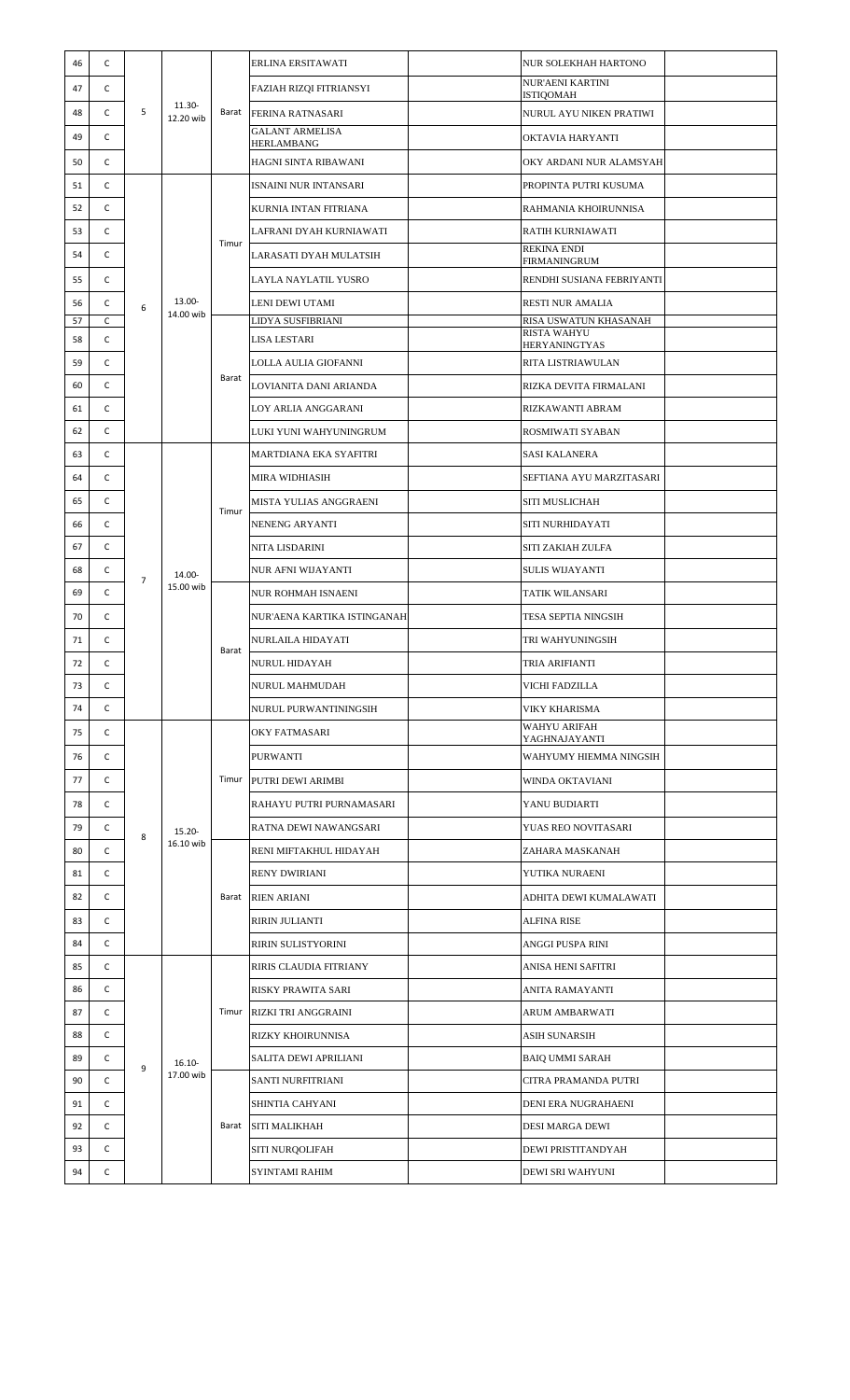|                |             | Hari III: Sabtu, 26 Januari 2013 |                     |                             |                                                    |                                               |  |
|----------------|-------------|----------------------------------|---------------------|-----------------------------|----------------------------------------------------|-----------------------------------------------|--|
| <b>NO</b>      | <b>KLAS</b> | <b>RONDE</b>                     | <b>JAM</b>          | <b>JALUR</b>                | <b>NAMA MAHASISWA</b>                              | <b>PROBANDUS</b>                              |  |
| 1              | C           |                                  |                     |                             | TYAN FERDIANA HIKMAH                               | DIAH FITRIYATI                                |  |
| 2              | C           |                                  |                     |                             | ULVILIA PUSPA                                      | DIAN MELVINA SANTI                            |  |
| 3              | C           |                                  |                     | Timur                       | UMROTUL HAFIDHOH<br><b>HADININGRUM</b>             | DISA UPIK SULISTYORINI                        |  |
| 4              | C           |                                  |                     |                             | WIBI DESY WULANDARI                                | <b>DWI DEWI APRILIA</b><br>RAMADHANI          |  |
| 5              | C           |                                  | $07.30 -$           |                             | WIDYASTUTI KURNIAWATI                              | <b>DWI PRAMESTI NOVITASARI</b>                |  |
| 6              | C           | $\mathbf{1}$                     | 08.20 wib           |                             | WINDA FEBRIANI                                     | <b>DWI UTAMI SURYANINGSIH</b>                 |  |
| $\overline{7}$ | C           |                                  |                     |                             | YUNI NORMA ARUMIKA                                 | <b>DYAH PRATIWI</b>                           |  |
| 8              | Α           |                                  |                     | Barat                       | ALIFA DONA UTAMI                                   | EKA FITRIYANI                                 |  |
| 9              | Α           |                                  |                     |                             | ANGGI NUR BAYANTI                                  | <b>EKA SIWI</b>                               |  |
| 10             | Α           |                                  |                     |                             | ANI ROHMAWATI                                      | ELI PURNAMA WATI                              |  |
| 11             | Α           |                                  |                     |                             | ARNINDA DEWI PRATIDINA                             | <b>ERFITA EFRILIANI</b>                       |  |
| 12             | Α           |                                  |                     |                             | ASTI RATNANINGRUM                                  | ERIKA KISWANDARI                              |  |
| 13             | Α           |                                  |                     | Timur                       | <b>ASTRIA MEIFITA</b>                              | <b>FAIDAH FITRIYAH</b>                        |  |
| 14             | Α           |                                  |                     |                             | <b>BAIO ZULVITA RAHAYU</b>                         | FEBRIANA ARIMBI PUTRI                         |  |
| 15             | Α           |                                  |                     |                             | CAHYANINGRUM FIRDAUSY                              | FITRI HANDRIYANI                              |  |
|                |             | $\overline{2}$                   | 08.30-<br>09.20 wib |                             |                                                    |                                               |  |
| 16             | Α           |                                  |                     |                             | CINDI LISDIANA LARASATI                            | FRETTY IRAMAYASARI                            |  |
| 17             | Α           |                                  |                     | Barat                       | DESTI NASTITI NUR ANDAYANI<br>DESTIARA HESRIANTICA | FYTRA INDAH PAMBUDI                           |  |
| 18             | Α           |                                  |                     |                             | ZAENURROHMAH                                       | HENDRIKA DWI ARIYANTI                         |  |
| 19             | Α           |                                  |                     |                             | <b>DESY PERMATASARI</b>                            | <b>IDA SRIWAHYUNI</b>                         |  |
| 20             | Α           |                                  |                     |                             | DEWI SULISTIAN NINGSIH                             | <b>INAYATUL KARIMAH</b>                       |  |
| 21             | Α           |                                  |                     |                             | DIAH WIJAYANTI                                     | INDAH MERI WIDIA                              |  |
| 22             | Α           |                                  |                     |                             | DIAN NOVIANTARI                                    | KHUSNUL KHANIFAH                              |  |
| 23             | Α           |                                  | 09.30-<br>10.30 wib | Timur<br>Barat              | DIAN RACHMA FITRI                                  | LAILA NUR FITRIANA                            |  |
| 24             | Α           |                                  |                     |                             | DIANA RYANSI                                       | LESTARI SUKMA ABDIYANTI                       |  |
| 25             | А           |                                  |                     |                             | DIEN ANISA LISTYO PRAMESTI                         | LILIANA SANTOSO                               |  |
| 26             | Α           |                                  |                     |                             | EKA SURYA SULISTRIANY DJABA                        | MERY ANA PRIHAPSARI                           |  |
| 27             | Α           | 3                                |                     |                             | EMI RIZKI ARIANI                                   | MIRZA ARIDA NURAINI                           |  |
| 28             | Α           |                                  |                     |                             | ERITA EKA FEBRIANI                                 | MUSLIKHAH ONYVIATUN                           |  |
| 29             | Α           |                                  |                     |                             | FIFIN TRIANA ENITA                                 | MUTIARA SUKMARISWANTO                         |  |
| 30             | Α           |                                  |                     |                             | <b>SETYANINGSIH</b><br><b>FITRI ASTUTI</b>         | NARENDRA IZMA PRAWESTI                        |  |
| 31             | Α           |                                  |                     |                             | FITRI HERLINA ASTUTI                               | <b>NASI MUSSHOBAH</b>                         |  |
| 32             | Α           |                                  |                     |                             | HANAN AMALIA SANTOSA                               | NAWANG LISTIA ANGGRAENI                       |  |
| 33             | Α           |                                  |                     |                             | HEIDY PUTRI WIJAYANTI                              | NINA RAHMAWATI                                |  |
|                |             |                                  |                     | Timur<br>11.30 wib<br>Barat |                                                    |                                               |  |
| 34             | Α           |                                  |                     |                             | IRA RAHMI HAYATI                                   | NOURMA ARY ANJANI                             |  |
| 35             | Α           |                                  |                     |                             | KHABATUL ARIFYAH                                   | <b>NOVI IRIANTI</b><br><b>GALANT ARMELISA</b> |  |
| 36             | Α           |                                  |                     |                             | KHAIRUNNISA                                        | HERLAMBANG                                    |  |
| 37             | Α           |                                  |                     |                             | KHASANATUN DAMARASIH                               | HAGNI SINTA RIBAWANI                          |  |
| 38             | Α           | 4                                | $10.30 -$           |                             | KUNI MAHMUDAH                                      | ISNAINI NUR INTANSARI                         |  |
| 39             | Α           |                                  |                     |                             | MELIANA BULITA RAHANI                              | KURNIA INTAN FITRIANA                         |  |
| 40             | Α           |                                  |                     |                             | MERIZA MEGA KARTIKA                                | LAFRANI DYAH KURNIAWATI                       |  |
| 41             | Α           |                                  |                     |                             | MONICA ARUM MAWARNI                                | LARASATI DYAH MULATSIH                        |  |
| 42             | Α           |                                  |                     |                             | NANING SUSIANI                                     | LAYLA NAYLATIL YUSRO                          |  |
| 43             | Α           |                                  |                     |                             | NIDIA PUSPITASARI                                  | LENI DEWI UTAMI                               |  |
| 44             | Α           |                                  |                     |                             | NISA SUSANTI                                       | LIDYA SUSFIBRIANI                             |  |